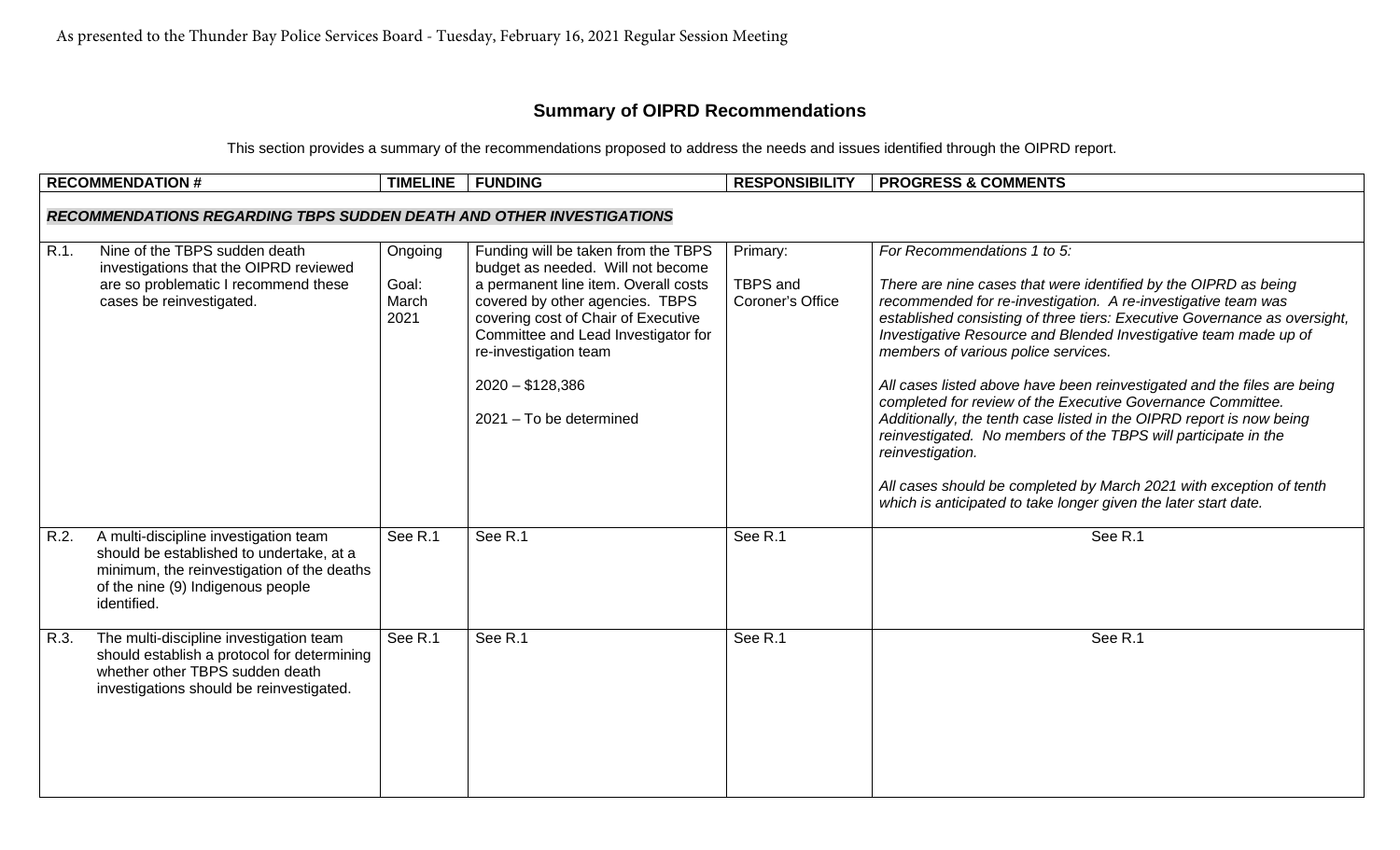| R.4. | The multi-discipline investigation team<br>should also assess whether the death of<br>Stacy DeBungee should be re-<br>investigated, based on our Investigative<br>Report and the Ontario Provincial Police<br>review of the TBPS investigation. The<br>team should also assess when and how<br>the investigation should take place,<br>without prejudicing ongoing Police<br>Services Act proceedings. | Ongoing<br>Goal:<br><b>June 2021</b>                                                                                  | See R.1                                                                                                 | See R.1                          | This is the tenth case referenced above. The multi-discipline<br>investigation team and various committees have determined that the<br>sudden death of Stacy DeBungee will be re-investigated starting in<br>January 2021.<br>Discussions have occurred to determine how this is undertaken without<br>prejudicing the ongoing Police Services Act proceedings.                                                                                                  |  |  |  |
|------|--------------------------------------------------------------------------------------------------------------------------------------------------------------------------------------------------------------------------------------------------------------------------------------------------------------------------------------------------------------------------------------------------------|-----------------------------------------------------------------------------------------------------------------------|---------------------------------------------------------------------------------------------------------|----------------------------------|------------------------------------------------------------------------------------------------------------------------------------------------------------------------------------------------------------------------------------------------------------------------------------------------------------------------------------------------------------------------------------------------------------------------------------------------------------------|--|--|--|
| R.5. | TBPS should initiate an external peer-<br>review process for at least three years<br>following the release of this report.                                                                                                                                                                                                                                                                             | Ongoing<br>January<br>2022                                                                                            | To be determined                                                                                        | TBPS and various<br>stakeholders | Once the above referenced re-investigations are complete, the<br>documents and practices established and identified from the multi-<br>disciplinary team will be utilized on a go forward basis to determine a<br>comprehensive and efficient peer-review process. It is yet to be<br>determined who the external actors will be, if any.                                                                                                                        |  |  |  |
|      | <b>RECOMMENDATIONS REGARDING TBPS INVESTIGATORS AND</b><br>THE CRIMINAL INVESTIGATIONS BRANCH                                                                                                                                                                                                                                                                                                          |                                                                                                                       |                                                                                                         |                                  |                                                                                                                                                                                                                                                                                                                                                                                                                                                                  |  |  |  |
| R.6. | TBPS should immediately ensure<br>sufficient staffing in its General<br>Investigations Unit in the Criminal<br>Investigations Branch. Adequate<br>resources must be made available to<br>enable this recommendation to be<br>implemented on an urgent basis.                                                                                                                                           | Immediate<br>Goal: 2019<br>*However<br>will be<br>ongoing<br>and<br>reassessed<br>based on<br>needs as<br>they evolve | <b>Budget additions</b><br>2019 - \$350,000<br>2020 - above now permanent<br>2021 - above now permanent | <b>TBPS - CIB</b>                | An additional five (5) officers were added to the Criminal Investigations<br>Branch in 2019. Positions were filled in the 2019 and 2020 years.                                                                                                                                                                                                                                                                                                                   |  |  |  |
| R.7. | TBPS should establish a Major Crimes<br>Unit – within the Criminal Investigations<br>Branch - that complies with provincial<br>standards and best practices in how it<br>investigates serious cases, including<br>homicides, sudden deaths and complex<br>cases.                                                                                                                                       | Complete                                                                                                              | <b>Budget additions</b><br>2019 - \$208,920<br>2020 - above now permanent<br>2021 - above now permanent | <b>TBPS - CIB</b>                | There has been a creation of four Major Crime Units within the Criminal<br>Investigations Branch. There are now twenty (20) officers trained and<br>dedicated to major crime investigations; there are four (4) Detectives and<br>sixteen (16) Detective Constables assigned to Major Case Management.<br>These officers make up four units of 1 Detective and 4 Detective<br>Constables working a 12-hour shift schedule rotation ensuring maximum<br>coverage. |  |  |  |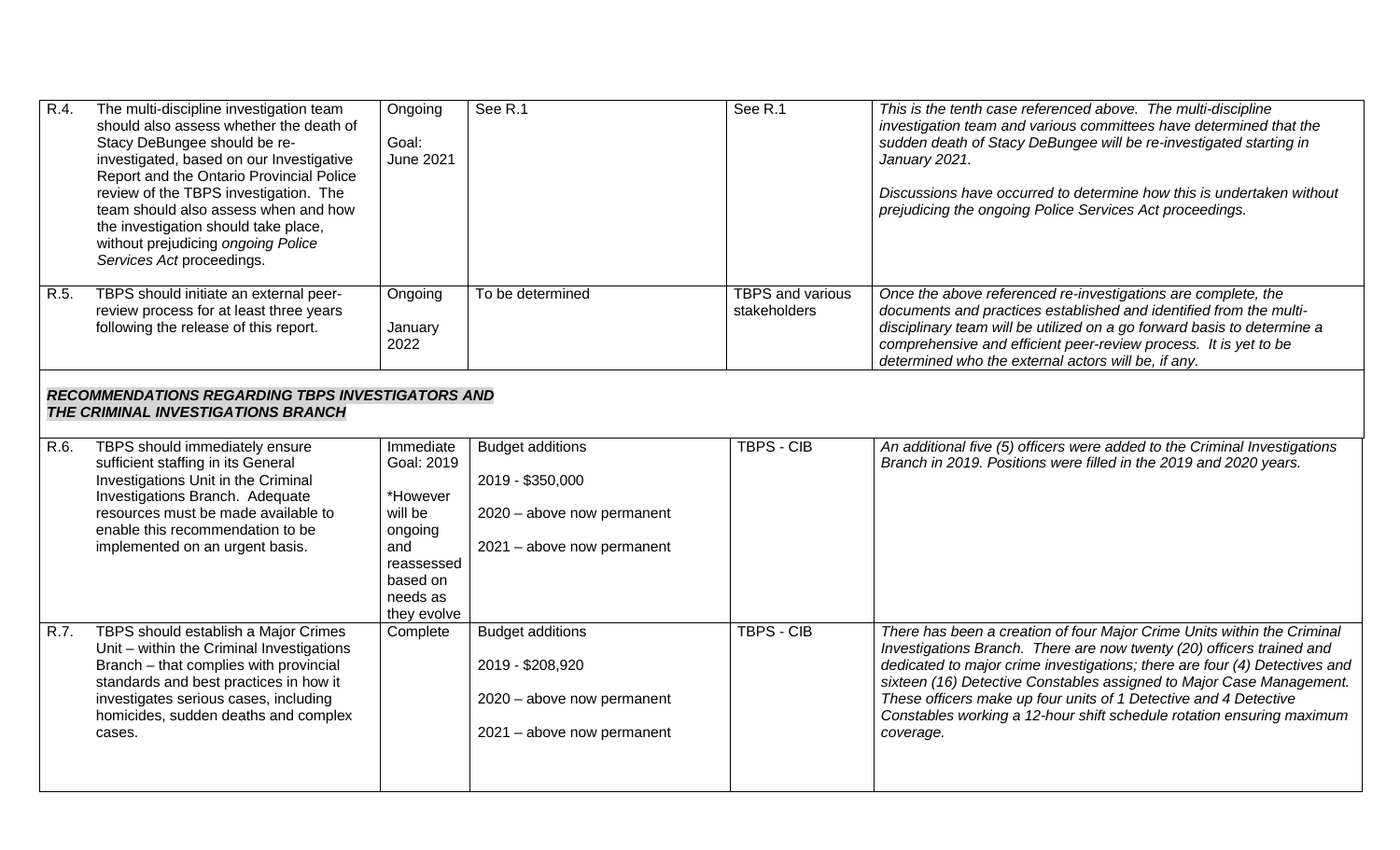| R.8. | TBPS should provide officers, who have<br>taken the appropriate training with<br>opportunities to be assigned work with<br>Criminal Investigations Branch and the<br>Major Crimes Unit investigators to gain<br>experience.                                                                               | Complete                                                                              | <b>Budget additions</b><br>2019 - \$49,500 for training<br>2020 - above now permanent<br>2021 - above now permanent | TBPS - All Branch<br>Commanders                     | The TBPS does have a secondment program to allow for officers in other<br>branches to spend time in the Criminal Investigations Branch.<br>The TBPS now has two (2) mentoring positions dedicated to the Uniform<br>Patrol Branch to spend a period of three (3) months in CIB. This will<br>provide officers with the opportunity to learn the various roles performed<br>in CIB and gain experience in criminal investigations. Such training will<br>be tracked in a logbook and retained for career development and<br>advancement purposes.<br>All participants will also be offered the entry level "Criminal Investigation<br>Techniques" course upon entering the mentorship program.<br>This program will see eight (8) officers a year cycle through. |
|------|-----------------------------------------------------------------------------------------------------------------------------------------------------------------------------------------------------------------------------------------------------------------------------------------------------------|---------------------------------------------------------------------------------------|---------------------------------------------------------------------------------------------------------------------|-----------------------------------------------------|-----------------------------------------------------------------------------------------------------------------------------------------------------------------------------------------------------------------------------------------------------------------------------------------------------------------------------------------------------------------------------------------------------------------------------------------------------------------------------------------------------------------------------------------------------------------------------------------------------------------------------------------------------------------------------------------------------------------------------------------------------------------|
| R.9. | TBPS should develop a formalized plan or<br>protocol for training and mentoring officers<br>assigned to Criminal Investigations Branch<br>and the Major Crimes Unit.                                                                                                                                      | Ongoing                                                                               | N/A                                                                                                                 | TBPS-CIB&<br><b>Quality Assurance</b><br>Staff Sgt. | The Criminal Investigations Branch and the Major Crime Unit adhere to<br>all provincially mandated policies and procedures on investigating<br>criminal matters.<br>A training manual specific to Major Crimes will be completed shortly.                                                                                                                                                                                                                                                                                                                                                                                                                                                                                                                       |
|      | R.10. TBPS should develop a strategic human<br>resources succession plan to ensure the<br>General Investigations Unit, Criminal<br>Investigations Branch, and the Major<br>Crimes Unit is never without officers who<br>are experienced in investigations.                                                | Ongoing                                                                               | Not yet known                                                                                                       | $TBPS - HR$<br>Manager & CIB                        | See above recommendations that assist in realizing the succession plan<br>(specifically the mentorship program)                                                                                                                                                                                                                                                                                                                                                                                                                                                                                                                                                                                                                                                 |
|      | R.11. TBPS should establish procedures to<br>ensure occurrent or supplementary reports<br>relevant to an investigation are brought to<br>the attention of the lead investigator or<br>case manager. This must take place<br>regardless of whether a case has been<br>earmarked for Major Case Management. | Complete<br>Ongoing-<br>to be<br>formalized<br>in policy<br>and<br>training<br>manual | N/A                                                                                                                 | TBPS - CIB                                          | This is being/has been addressed. Please also note that the Ministry of<br>Community Safety and Correctional Services has just released their<br>Major Case Management Inspection Report that deals directly with these<br>matters. However, prior to the release of either Report, the Inspector of<br>Criminal Investigations Branch implemented new procedures to ensure<br>lead investigators and case managers were adequately apprised of their<br>investigations.<br>Most recently, the CIB reporting structure has been streamlined within<br>the Branch. CIB now has a dedicated transcriptionist who will complete<br>the report for an officer to review and the Supervisor to approve.                                                              |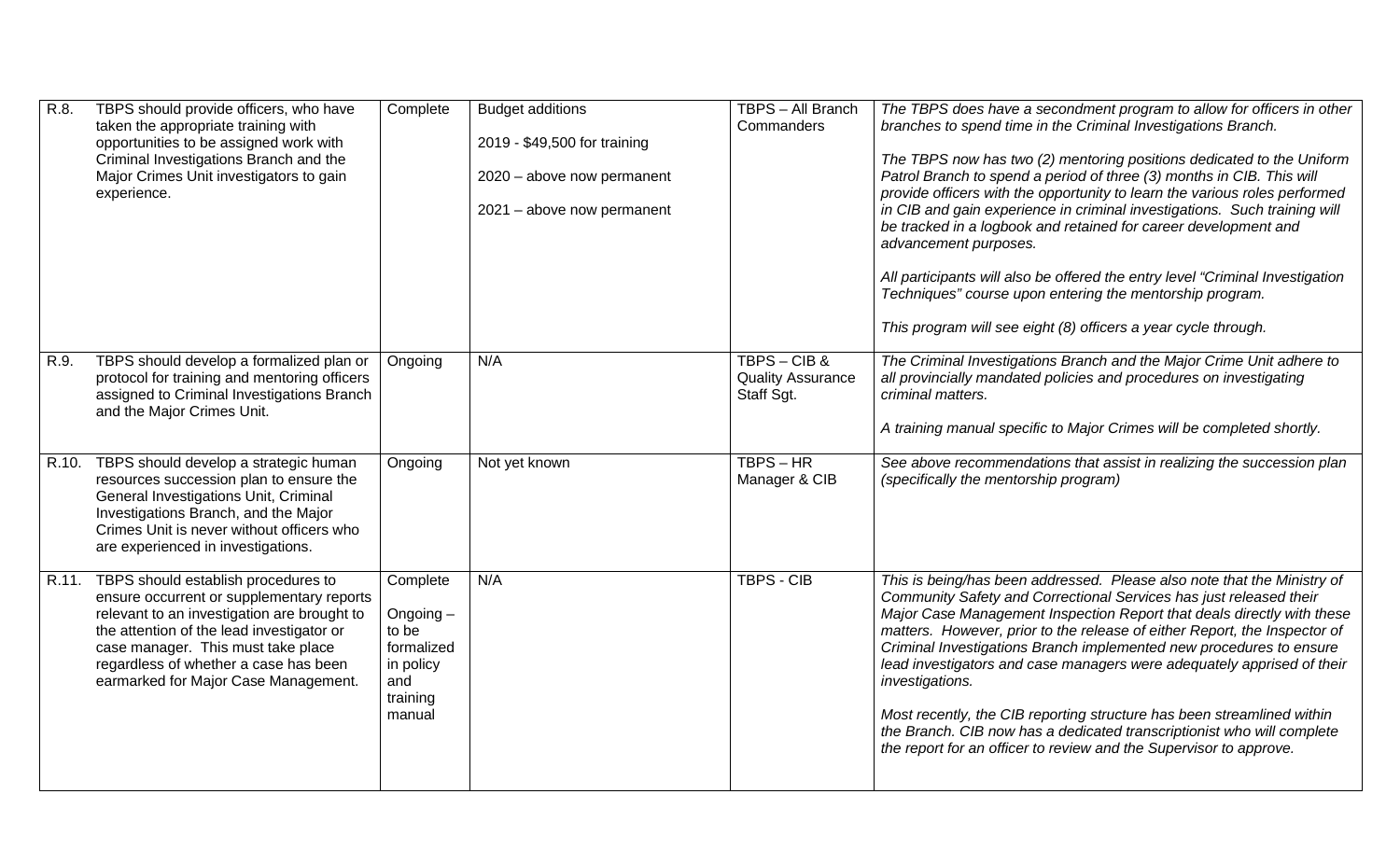| R.12. TBPS should develop procedures to<br>ensure forensic identification officers are<br>provided with the information necessary to<br>do their work effectively.                                                                                                                        | Ongoing<br>See R.11 | See R.11                                                                            | See R.11                                                                                                                        |                                                                                                                                                                                                                                                                                                                                                                                                                                                                                                                                                                                                                                                                                                                                                                                                                                                                                                                                                                                                                                         |
|-------------------------------------------------------------------------------------------------------------------------------------------------------------------------------------------------------------------------------------------------------------------------------------------|---------------------|-------------------------------------------------------------------------------------|---------------------------------------------------------------------------------------------------------------------------------|-----------------------------------------------------------------------------------------------------------------------------------------------------------------------------------------------------------------------------------------------------------------------------------------------------------------------------------------------------------------------------------------------------------------------------------------------------------------------------------------------------------------------------------------------------------------------------------------------------------------------------------------------------------------------------------------------------------------------------------------------------------------------------------------------------------------------------------------------------------------------------------------------------------------------------------------------------------------------------------------------------------------------------------------|
| R.13. TBPS should immediately improve how it<br>employs, structures, and integrates its<br>investigation file management system,<br>Major Case Management System, and its<br>Niche database.                                                                                              | Ongoing             | <b>Budget Additions</b><br>2019 - \$200,000 (OPTIC)<br>$2020 - N/A$<br>$2021 - N/A$ | $TBPS - All$<br>Branches & IT                                                                                                   | Please note that the Ministry of Community Safety and Correctional<br>Services has just released their Major Case Management Inspection<br>Report that deals directly with these matters.<br>TBPS Major Crime will be loading cases with the MCM framework using<br>the Powercase application. This will meet the Provincial standard.<br>The move to OPTIC continues in 2021. The tentative date to be live<br>within OPTIC is the end of March 2021.                                                                                                                                                                                                                                                                                                                                                                                                                                                                                                                                                                                  |
| R.14. TBPS should, on a priority basis, establish<br>protocols with other police services in the<br>region, including Nishnawbe-Aski Police<br>Service and Anishinabek Police Service to<br>enhance information-sharing.<br><b>RECOMMENDATIONS REGARDING OTHER TBPS OPERATIONAL AREAS</b> | Ongoing             | N/A                                                                                 | $TBPS - All$<br>Branches & IT<br>External<br>stakeholders                                                                       | Such protocols, both formal and informal, already exist.<br>In addition, the move to OPTIC will allow enhanced information sharing<br>between agencies.                                                                                                                                                                                                                                                                                                                                                                                                                                                                                                                                                                                                                                                                                                                                                                                                                                                                                 |
|                                                                                                                                                                                                                                                                                           |                     |                                                                                     |                                                                                                                                 |                                                                                                                                                                                                                                                                                                                                                                                                                                                                                                                                                                                                                                                                                                                                                                                                                                                                                                                                                                                                                                         |
| R.15. TBPS should fully integrate the Aboriginal<br>Liaison Unit's role into additional areas of<br>the Police Service. This would help to<br>promote respectful relationships between<br>TBPS and the Indigenous People it<br>serves.                                                    | Ongoing             | <b>Budget Additions</b><br>Cost of Consultant (ALU Project)<br>$2019 - $16,500$     | TBPS - Community<br>Services Branch<br>External<br><b>Stakeholders</b><br>engaged in<br>Organizational<br><b>Change Project</b> | For more than a year, the Service has been undergoing an<br>Organizational Change Project, in which a consultant was hired and a<br>committee of internal and external members were tasked with<br>diversifying the Service and making it more inclusive. Part of this project<br>was to look at the role of the Aboriginal Liaison Unit, which is now called<br>the Community Inclusion Team.<br>TBPS hired a civilian Community Inclusion Team (CIT) Coordinator to<br>work with the Indigenous Liaison Officers. The CIT will develop<br>engagement plans for the community and the Coordinator will participate<br>on the TBPS Organizational Change Project going forward. Currently,<br>the project is focusing on career long diversity training with a focus on<br>Bias, Racism, Indigenous people and Culture.<br>The CIT Coordinator will be involved in all aspects of community<br>engagement with the Indigenous Liaison Officers and internally on<br>training and relationships with frontline sworn and civilian staff. |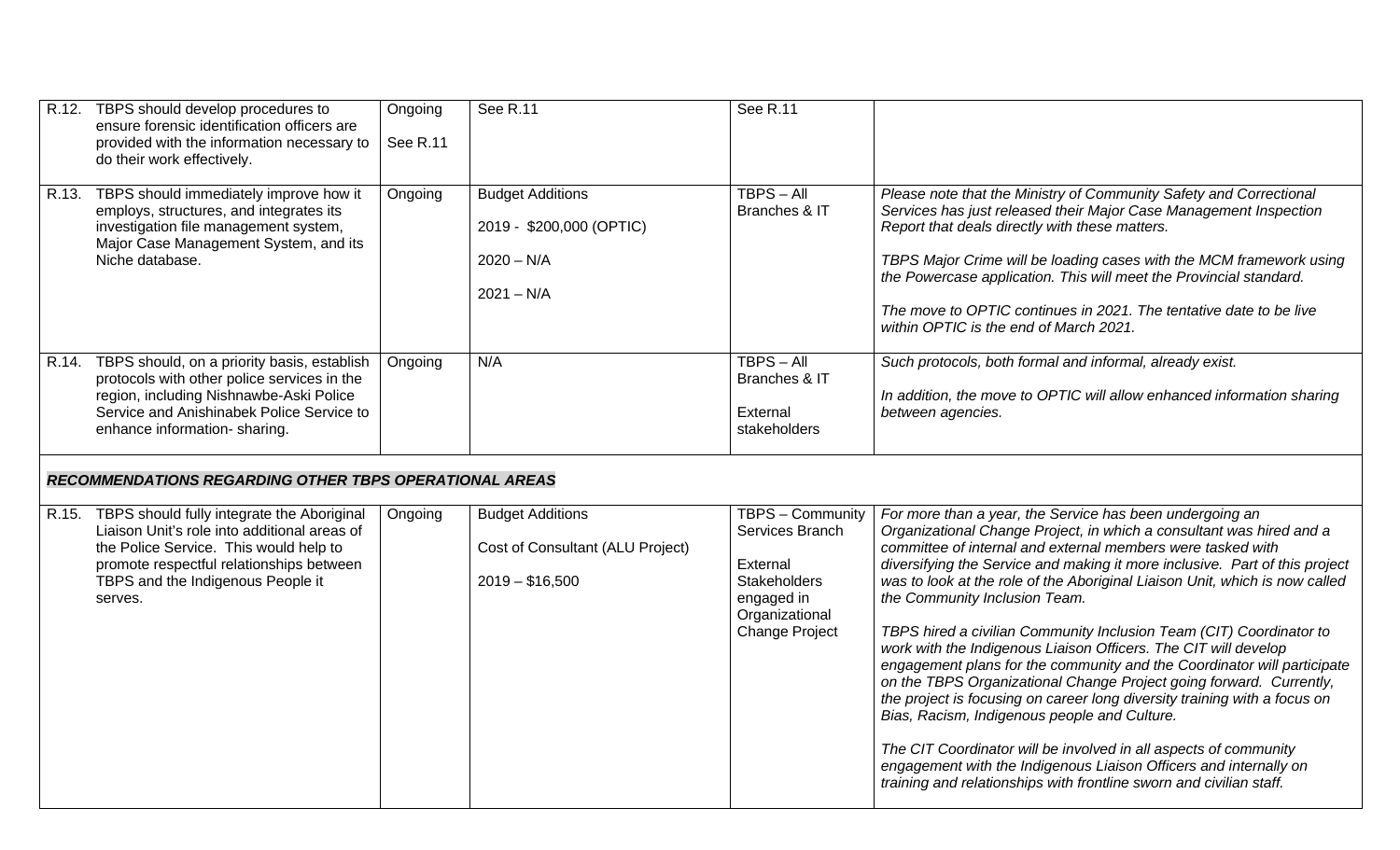| R.16. TBPS should increase the number of<br>officers in the Aboriginal Liaison Unit by at<br>least three additional officers.                                    | Ongoing                            | <b>Budget Addition</b><br>$2019 - $95,000$<br>$2020 -$<br>above increase permanent<br>$2021 -$<br>above increase permanent                                                                                             | See R.15          | S R.15                                                                                                                                                                                                                                                                                                                                                                                                                                                                                                                      |
|------------------------------------------------------------------------------------------------------------------------------------------------------------------|------------------------------------|------------------------------------------------------------------------------------------------------------------------------------------------------------------------------------------------------------------------|-------------------|-----------------------------------------------------------------------------------------------------------------------------------------------------------------------------------------------------------------------------------------------------------------------------------------------------------------------------------------------------------------------------------------------------------------------------------------------------------------------------------------------------------------------------|
| R.17. With Indigenous engagement and advice,<br>TBPS should take measures to<br>acknowledge Indigenous culture inside<br>Headquarters or immediately outside it. | Ongoing                            | N/A                                                                                                                                                                                                                    |                   | In the main second floor lobby, we currently have on display the<br>Robinson Superior Treaty and a Roy Thomas piece entitled "Relatives".<br>We will shortly be showcasing art received as a result of an art<br>competition put on by the TBPS for Fort William First Nation artists called<br>"a call for artists".<br>The TBPS fully supports and assists in the Tree of Hope project initiated<br>by one of its constables, Sharlene Bourdeau and in partnership with the<br>Ontario Native Women's Association (ONWA). |
| R.18. Thunder Bay Police Service should make<br>wearing name tags on the front of their<br>uniforms mandatory for all officers in the<br>Service.                | Complete                           | <b>Budget Additions</b><br>$2019 - $2,000$<br>$2020 - $20,000$<br>$2021 - N/A$                                                                                                                                         | TBPS - all levels | All name tags have been issued and are mandatory and considered a<br>permanent part of an officer's uniform.                                                                                                                                                                                                                                                                                                                                                                                                                |
| R.19. TBPS should implement the use of in-car<br>cameras and body-worn cameras.                                                                                  | Ongoing<br>(nearing<br>completion) | Additional funding added to 2019<br>capital budget for 5 year project<br>1 <sup>st</sup> year implementation<br>\$361,900 with \$72,000 infrastructure<br>costs<br>Subsequent years budgeted at<br>\$345,000 annually. | TBPS - all levels | TBPS will be announcing the roll out of in-car cameras and body-worn<br>cameras by the end of the first quarter of 2021.                                                                                                                                                                                                                                                                                                                                                                                                    |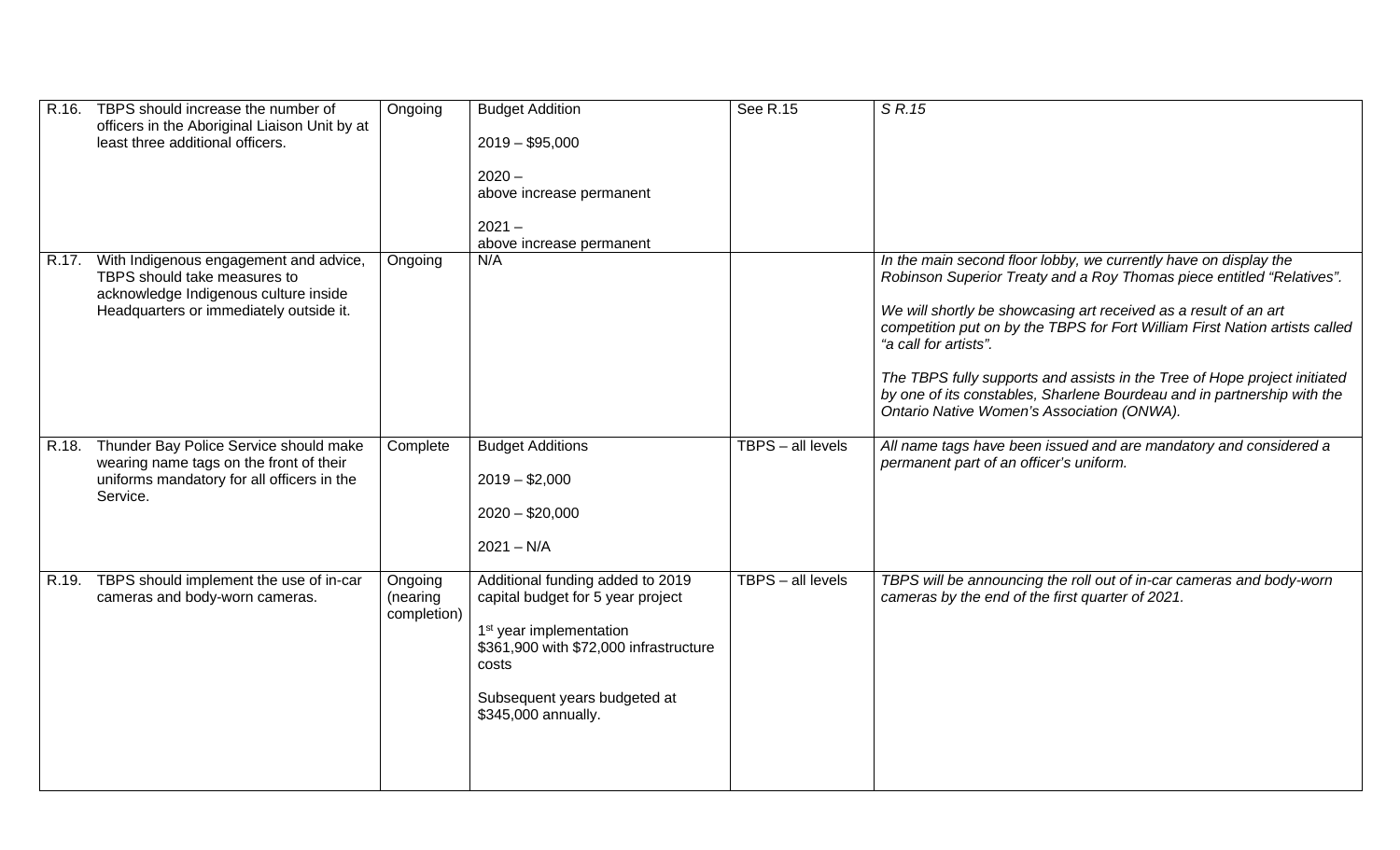| R.20. TBPS should, through policy, impose and<br>reinforce a positive duty on all officers to<br>disclose potential evidence of police<br>misconduct.                                                                                                                                                          | Complete          | N/A | <b>TBPS</b>                                                      | Such a duty already exists in legislation. However, our policy has been<br>revised to include: "It is the duty of every member of the Thunder Bay<br>Police Service to address behavior that could be deemed as misconduct<br>when learned about or observed."<br>Additionally, TBPS has introduced a new Code of Conduct addressing<br>this recommendation directly. |
|----------------------------------------------------------------------------------------------------------------------------------------------------------------------------------------------------------------------------------------------------------------------------------------------------------------|-------------------|-----|------------------------------------------------------------------|-----------------------------------------------------------------------------------------------------------------------------------------------------------------------------------------------------------------------------------------------------------------------------------------------------------------------------------------------------------------------|
| <b>RECOMMENDATIONS REGARDING MISSING PERSONS CASES</b>                                                                                                                                                                                                                                                         |                   |     |                                                                  |                                                                                                                                                                                                                                                                                                                                                                       |
| R.21. I urge the Ontario government to bring into<br>force Schedule 7, the Missing Persons<br>Act, 2018, as soon as possible.                                                                                                                                                                                  | Complete          | N/A | Ontario<br>Government                                            | The Missing Persons Act is now in force and the legislation is being<br>utilized by members of the TBPS to assist them in missing persons<br>cases.<br>The TBPS has participated in the training from the Ontario Police College<br>to ensure full knowledge and compliance with the Act. All TBPS policies<br>have been amended accordingly.                         |
| R.22. TBPS and the Thunder Bay Police<br>Services Board should re-evaluate their<br>missing persons policies, procedures, and<br>practices upon review of the report of the<br>National Inquiry into Missing and<br>Murdered Indigenous Women and Girls,<br>due to be released on or before April 30,<br>2019. | Ongoing<br>Annual | N/A | <b>TBPS &amp; TBPSB</b><br>*Note: Input<br>needed from<br>TBPSB* | The Missing Person Policy has also undergone another internal review in<br>June of 2020 and changes have been made.<br>The TBPSB is also in the process of a policy review and the TBPS will<br>ensure the appropriate changes are made once the Board's review is<br>complete.                                                                                       |
| R.23. TBPS and the Thunder Bay Police<br>Services Board should re-evaluate their<br>missing persons policies, procedures and<br>practices upon review of the Honourable<br>Gloria Epstein's report on Toronto Police<br>Service's missing persons investigations<br>due to be released in April, 2020.         | Ongoing           | N/A | <b>TBPS &amp; TBPSB</b>                                          | Not yet completed so recommendation cannot be addressed                                                                                                                                                                                                                                                                                                               |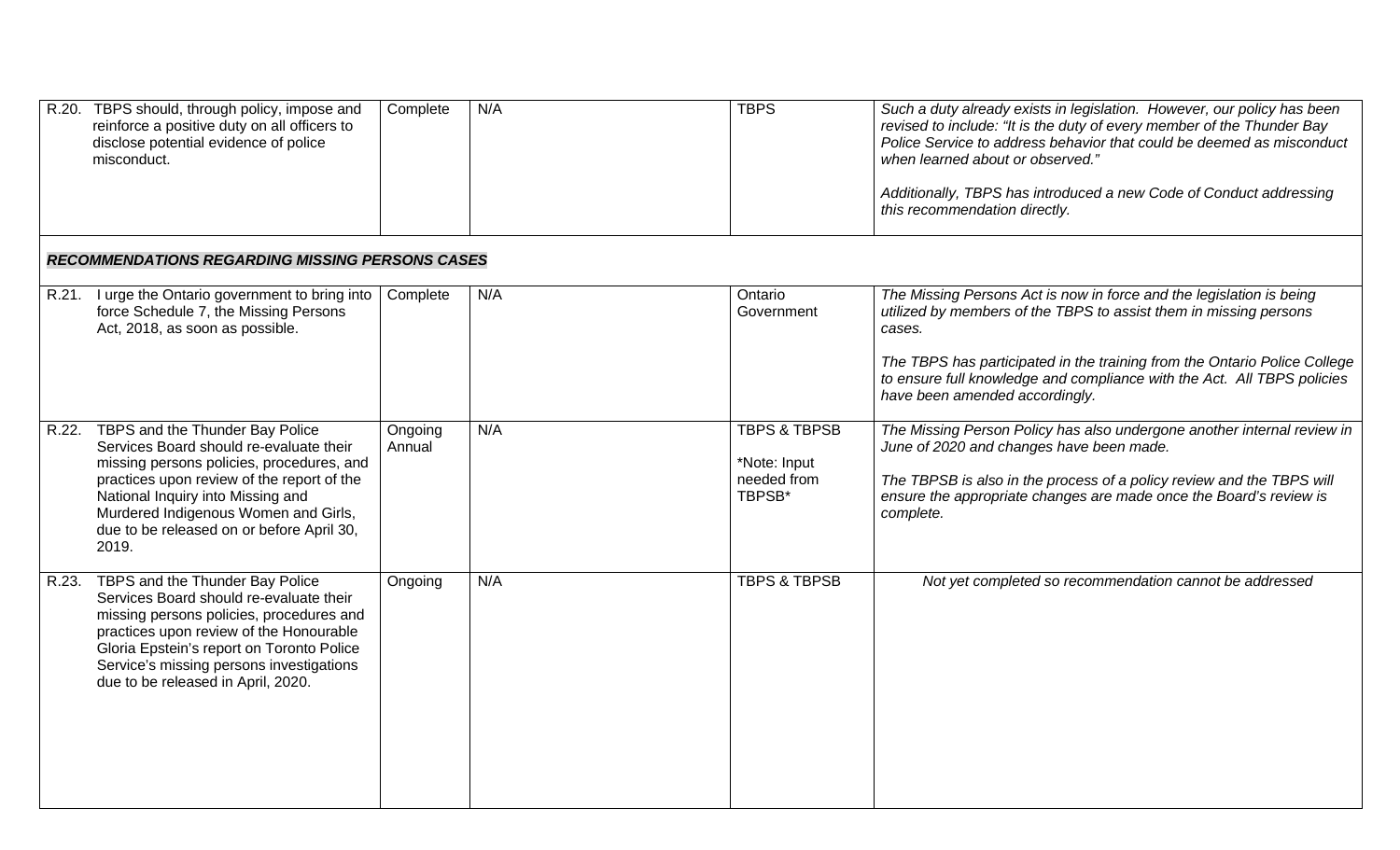|       | RECOMMENDATIONS REGARDING THE RELATIONSHIP BETWEEN THE POLICE AND THE CORONER'S OFFICE                                                                                                                                                                                                                    |          |          |                                       |                                                                                                                                                                                                                                                                                                                                                       |  |  |
|-------|-----------------------------------------------------------------------------------------------------------------------------------------------------------------------------------------------------------------------------------------------------------------------------------------------------------|----------|----------|---------------------------------------|-------------------------------------------------------------------------------------------------------------------------------------------------------------------------------------------------------------------------------------------------------------------------------------------------------------------------------------------------------|--|--|
|       | R.24. The Office of the Chief Coroner, Ontario's<br>Chief Forensic Pathologist, the Regional<br>Coroner, and TBPS should implement the<br>Thunder Bay Death Investigations<br>Framework on a priority basis and should<br>evaluate and modify it as required, with<br>the input of the parties, annually. | Complete | N/A      | <b>TBPS &amp; Coroner's</b><br>Office | The Service has concluded in-house training with all officers that<br>addresses the investigative relationship between the Police and the<br>Coroner. The Coroner's Office is invited and does attend to assist in<br>delivering this training. There is a working framework in place as outlined<br>above that will be utilized on an ongoing basis. |  |  |
|       | R.25. The Office of the Chief Coroner should<br>ensure police officers and coroners are<br>trained on the framework to promote its<br>effective implementation.                                                                                                                                           | See R.24 | See R.24 | See R.24                              | See R.24                                                                                                                                                                                                                                                                                                                                              |  |  |
| R.26. | The Office of the Chief Coroner and TBPS<br>should publicly report on the ongoing<br>implementation of the framework in a way<br>that does not prejudice ongoing<br>investigations of prosecutions.                                                                                                       | See R.24 | See R.24 | See R.24                              | See R.24                                                                                                                                                                                                                                                                                                                                              |  |  |
|       | RECOMMENDATIONS REGARDING THE RELATIONSHIP BETWEEN THE POLICE AND PATHOLOGIST                                                                                                                                                                                                                             |          |          |                                       |                                                                                                                                                                                                                                                                                                                                                       |  |  |
|       | R.27. The Ontario Forensic Pathology Service<br>should train all pathologists on the<br>Intersection of Police and Coroners for<br>Thunder Bay Death Investigations as set<br>out in the framework.                                                                                                       | N/A      | N/A      | Coroner's Officer                     | N/A                                                                                                                                                                                                                                                                                                                                                   |  |  |
|       | R.28. TBPS should reflect, in its procedures and<br>training, fundamental principles to define<br>the relationship between investigators and<br>pathologists.                                                                                                                                             | Ongoing  | N/A      | <b>TBPS</b>                           | The Service's Sudden Death Policy has been fully reviewed and revised<br>to incorporate the above. The policy will be continuously reviewed as<br>required.                                                                                                                                                                                           |  |  |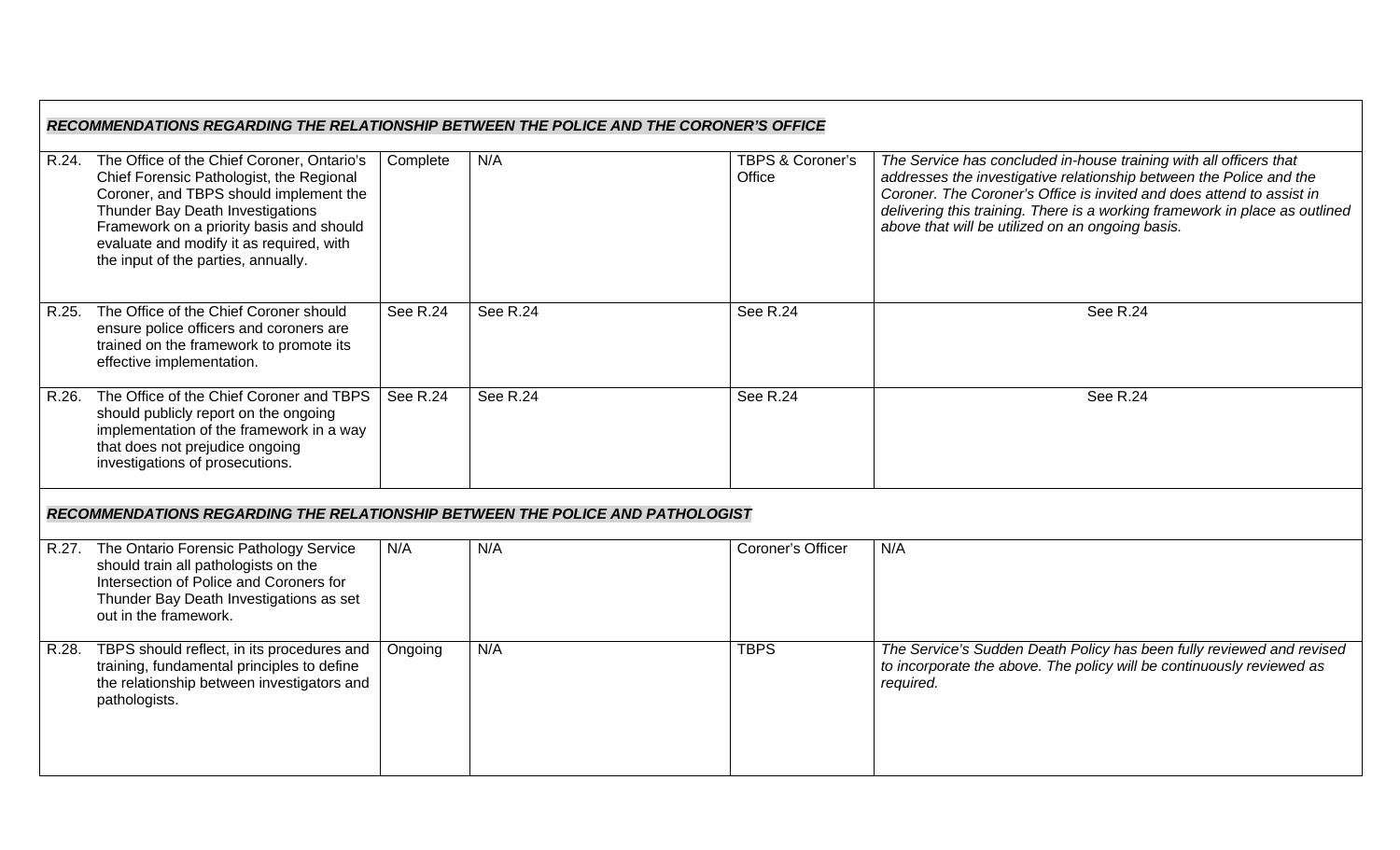|       | R.29. The Ontario Forensic Pathology Service<br>should establish a Forensic Pathology<br>Unit in Thunder Bay, ideally housed<br>alongside the Regional Coroner's Office.                                                                                                                                                                                        | N/A     | N/A                                                                                                      | <b>TBPS &amp; Coroner's</b><br>Office & key<br>stakeholders | Chief S. Hauth sent a letter on October 22 <sup>nd</sup> , 2019 to the then CEO of the<br>Thunder Bay Regional Health Sciences Centre, Mr. Jean Bartkowiak,<br>and copy to the Chief Coroner. The letter was in regards to the pressing<br>need to establish a Forensic Pathology Unit in Thunder Bay.<br>Conversations with the Chief Coroner's Office are ongoing in relation to<br>this matter.                                                                                                                                                                                                                                                                                                                                                |
|-------|-----------------------------------------------------------------------------------------------------------------------------------------------------------------------------------------------------------------------------------------------------------------------------------------------------------------------------------------------------------------|---------|----------------------------------------------------------------------------------------------------------|-------------------------------------------------------------|---------------------------------------------------------------------------------------------------------------------------------------------------------------------------------------------------------------------------------------------------------------------------------------------------------------------------------------------------------------------------------------------------------------------------------------------------------------------------------------------------------------------------------------------------------------------------------------------------------------------------------------------------------------------------------------------------------------------------------------------------|
| R.30. | If a Forensic Pathology Unit cannot be<br>located in Thunder Bay, TBPS and the<br><b>Ontario Forensic Pathology Service</b><br>should establish, on a priority basis,<br>procedures to ensure timely and accurate<br>exchange of information on sudden death<br>and homicide investigations and regular<br>case-conferencing on such cases.                     | Ongoing | <b>Budget Additions</b><br>2021 - To be determined (cost<br>recovery model by Toronto Police<br>Service) | <b>TBPS &amp; Coroner's</b><br>Office                       | The TBPS has recently entered into a Memorandum of Understanding<br>with the Toronto Police Service for their assistance when post mortems<br>are scheduled to be conducted in Toronto. This allows for continuity and<br>efficiencies while cutting down on costs of travel and delay.                                                                                                                                                                                                                                                                                                                                                                                                                                                           |
|       | R.31. The Ontario Forensic Pathology Service<br>should provide autopsy services<br>compatible with cultural norms in<br>Indigenous communities.                                                                                                                                                                                                                 | N/A     | N/A                                                                                                      | Coroner's Office                                            |                                                                                                                                                                                                                                                                                                                                                                                                                                                                                                                                                                                                                                                                                                                                                   |
|       | Recommendations Regarding Racism in TBPS Policing - General                                                                                                                                                                                                                                                                                                     |         |                                                                                                          |                                                             |                                                                                                                                                                                                                                                                                                                                                                                                                                                                                                                                                                                                                                                                                                                                                   |
|       | R.32. TBPS should focus proactively on actions<br>to eliminate systemic racism, including<br>removing systemic barriers and the root<br>causes of racial inequities in the Service.<br>TBPS should undertake a human rights<br>reorganizational change strategy and<br>action plan as recommended by the<br>Ontario Human Rights Commission in<br>October 2016. | Ongoing | <b>Budget Additions</b><br>(Training Curriculum Project)<br>$2020 - $8,550$<br>2021 - To be determined   | <b>TBPS &amp; External</b><br><b>Stakeholders</b>           | The Service is currently undergoing an Organizational Change project<br>initiated by the Chief of Police. The details of the Organizational Change<br>project can be found on the TBPS website.<br>The first meeting was held in April 2018 and the first area of change was<br>the Aboriginal Liaison Unit. The Service is currently working on its<br>Training Curriculum for all members of the TBPS, both civilian and<br>sworn.<br>The CIT Coordinator will participate in many aspects of this<br>recommendation through the Organizational Change Project - training,<br>recruitment and communication internally and externally. Culturally<br>significant training plans will be presented to the Chief for acceptance<br>early in 2021. |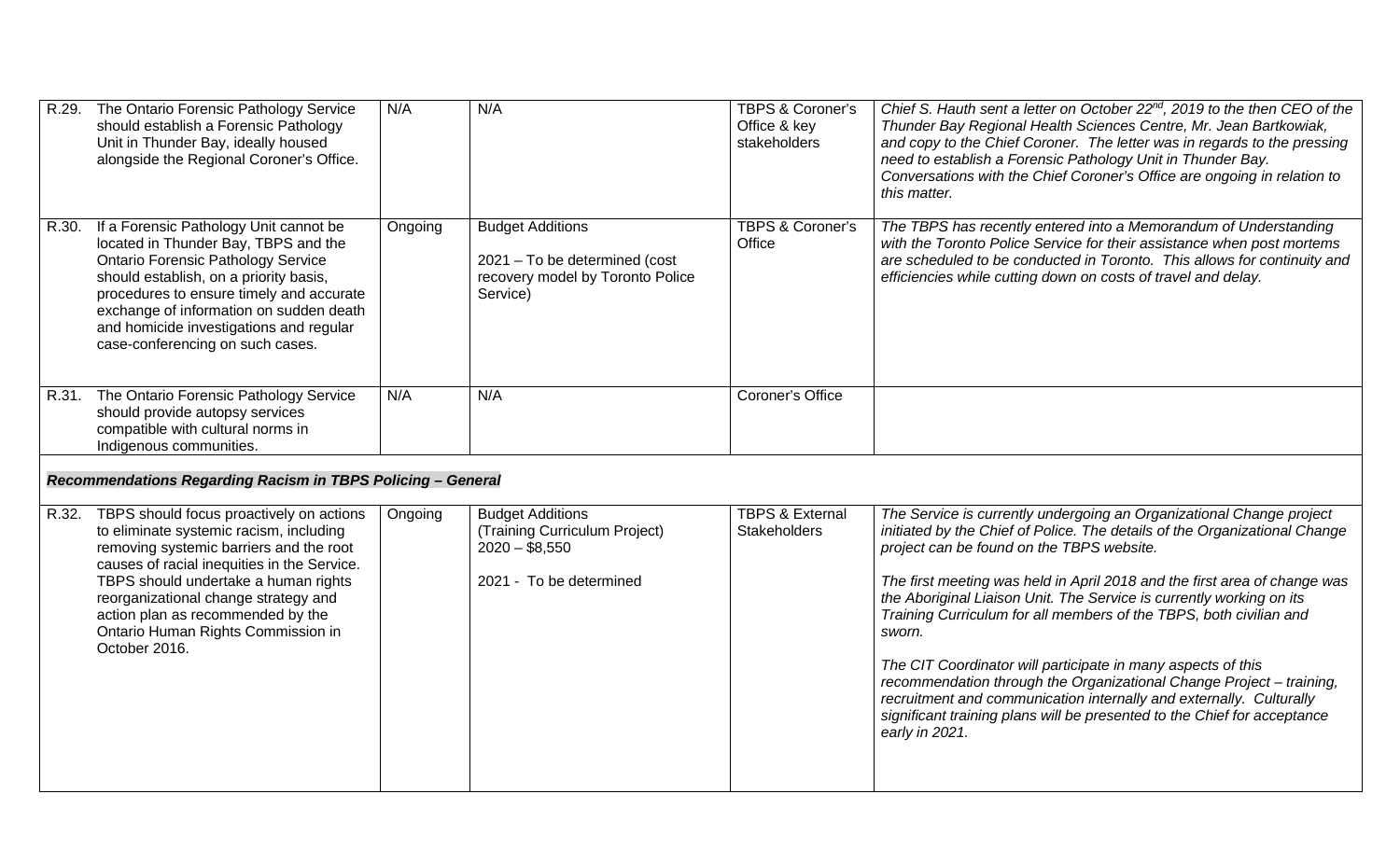|      | R.33. TBPS leadership should publicly and<br>formally acknowledge that racism exists at<br>all levels within the Police Service and it<br>will not tolerate racist views or actions.<br>TBPS leadership should engage with<br>Indigenous communities on the forum for<br>and content of these acknowledgements.<br>This would be an important step in TBPS<br>advancing reconciliation with Indigenous<br>People. | Complete | N/A                                                                 | TBPS - Chief of<br>Police                         | On the day the Systemic Review Report was released, the existence of<br>systemic racism was acknowledged. It was also reiterated by the TBPS<br>leadership that racist views and actions are not, and will never be,<br>tolerated by the Service. The Chief also acknowledged the existence of<br>systemic racism within the Service and the Board during the Board's<br>Acknowledgement and Reconciliation Circle on January 13, 2019.                                                                                                                                                                                                                                                                                                               |  |  |
|------|-------------------------------------------------------------------------------------------------------------------------------------------------------------------------------------------------------------------------------------------------------------------------------------------------------------------------------------------------------------------------------------------------------------------|----------|---------------------------------------------------------------------|---------------------------------------------------|-------------------------------------------------------------------------------------------------------------------------------------------------------------------------------------------------------------------------------------------------------------------------------------------------------------------------------------------------------------------------------------------------------------------------------------------------------------------------------------------------------------------------------------------------------------------------------------------------------------------------------------------------------------------------------------------------------------------------------------------------------|--|--|
| R.34 | The Thunder Bay Police Services Board<br>should publicly and formally acknowledge<br>racism exists within TBPS and take a<br>leadership role in repairing the relationship<br>between TBPS and Indigenous<br>communities. This too, is an important<br>step in TBPS advancing reconciliation with<br>Indigenous People.                                                                                           | N/A      | N/A                                                                 | N/A                                               |                                                                                                                                                                                                                                                                                                                                                                                                                                                                                                                                                                                                                                                                                                                                                       |  |  |
| R.35 | TBPS leadership should create a<br>permanent advisory group involving the<br>police chief and Indigenous leadership<br>with a defined mandate, regular meetings,<br>and a mechanism for crisis-driven<br>meetings to address racism within the<br>TBPS and other issues.                                                                                                                                          | Ongoing  | Not yet known.<br>Currently the group is made up of<br>volunteers.  | <b>TBPS &amp; External</b><br><b>Stakeholders</b> | Currently, there is a group called the Executive Committee on Indigenous<br>and Diversity Issues which meets quarterly. This Committee acts as an<br>advisory group to the Chief of Police when major incidents occur that<br>require community input. However, this Committee has been put on hold<br>and is being re-defined to better meet the needs of the Community under<br>the Organizational Change Project.<br>As part of the transition from the Aboriginal Liaison Unit to the<br>Community Inclusion Team, the new Civilian Coordinator will be tasked<br>with redefining the role of the Committee as well as reviewing the<br>composition of the Committee. As an individual was just hired in this<br>position, an update will follow. |  |  |
|      | <b>RECOMMENDATIONS REGARDING RACISM IN TBPS POLICING - TRAINING</b>                                                                                                                                                                                                                                                                                                                                               |          |                                                                     |                                                   |                                                                                                                                                                                                                                                                                                                                                                                                                                                                                                                                                                                                                                                                                                                                                       |  |  |
| R.36 | TBPS should work with training experts,<br>Indigenous Leaders, Elders, and the<br>Indigenous Justice Division of the Ministry<br>of the Attorney General to design and<br>implement mandatory Indigenous cultural                                                                                                                                                                                                 | Ongoing  | <b>Budget Additions</b><br>$2021 - $50,000$ (actual training costs) | <b>TBPS &amp; External</b><br><b>Stakeholders</b> | Further, Dr. Leisa Desmoulins, alongside the Curriculum Working Group,<br>are actively gathering information and testing various training programs<br>to be implemented throughout the duration of a police officer's career.<br>The development of this curriculum is ongoing. The framework will<br>reflect a community-focused service delivery model that activates the<br>principles from the Truth and Reconciliation Commission's Final Report                                                                                                                                                                                                                                                                                                 |  |  |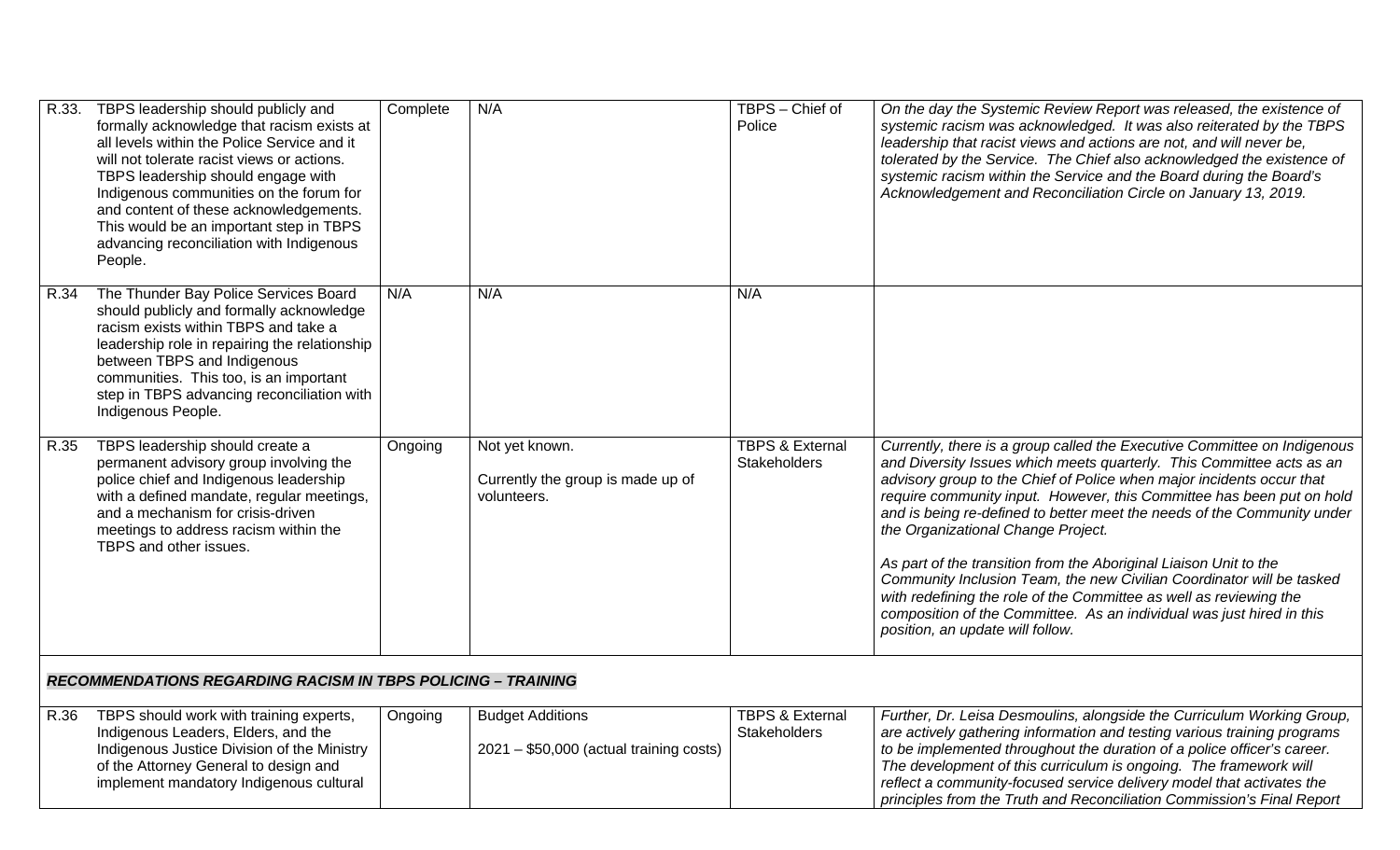| and the training recommendations from the OIPRD's Broken Trust                                                                                                                                                                                                                                                                                                                                                                                                       |
|----------------------------------------------------------------------------------------------------------------------------------------------------------------------------------------------------------------------------------------------------------------------------------------------------------------------------------------------------------------------------------------------------------------------------------------------------------------------|
| Report. The framework will be grounded in diversity, equity and<br>inclusion.                                                                                                                                                                                                                                                                                                                                                                                        |
| In May 2020 Chief Hauth tasked the CWG members to develop a<br>curriculum with four phases, grounded in recommendations from two                                                                                                                                                                                                                                                                                                                                     |
| previous reports. To date, the CWG has studied other curricula from the<br>OPP and other local police services. Also, the group has consulted with<br>trainers from the justice sector to find a trainer for the initial phase of the<br>training. Currently they are customizing the training and selecting a<br>trainer(s) with the capacity to train all members of TBPS. CWG members<br>will present a report with recommendations for Phase I training to Chief |
| S. Hauth by the end of March 2021.                                                                                                                                                                                                                                                                                                                                                                                                                                   |
|                                                                                                                                                                                                                                                                                                                                                                                                                                                                      |
|                                                                                                                                                                                                                                                                                                                                                                                                                                                                      |
|                                                                                                                                                                                                                                                                                                                                                                                                                                                                      |
|                                                                                                                                                                                                                                                                                                                                                                                                                                                                      |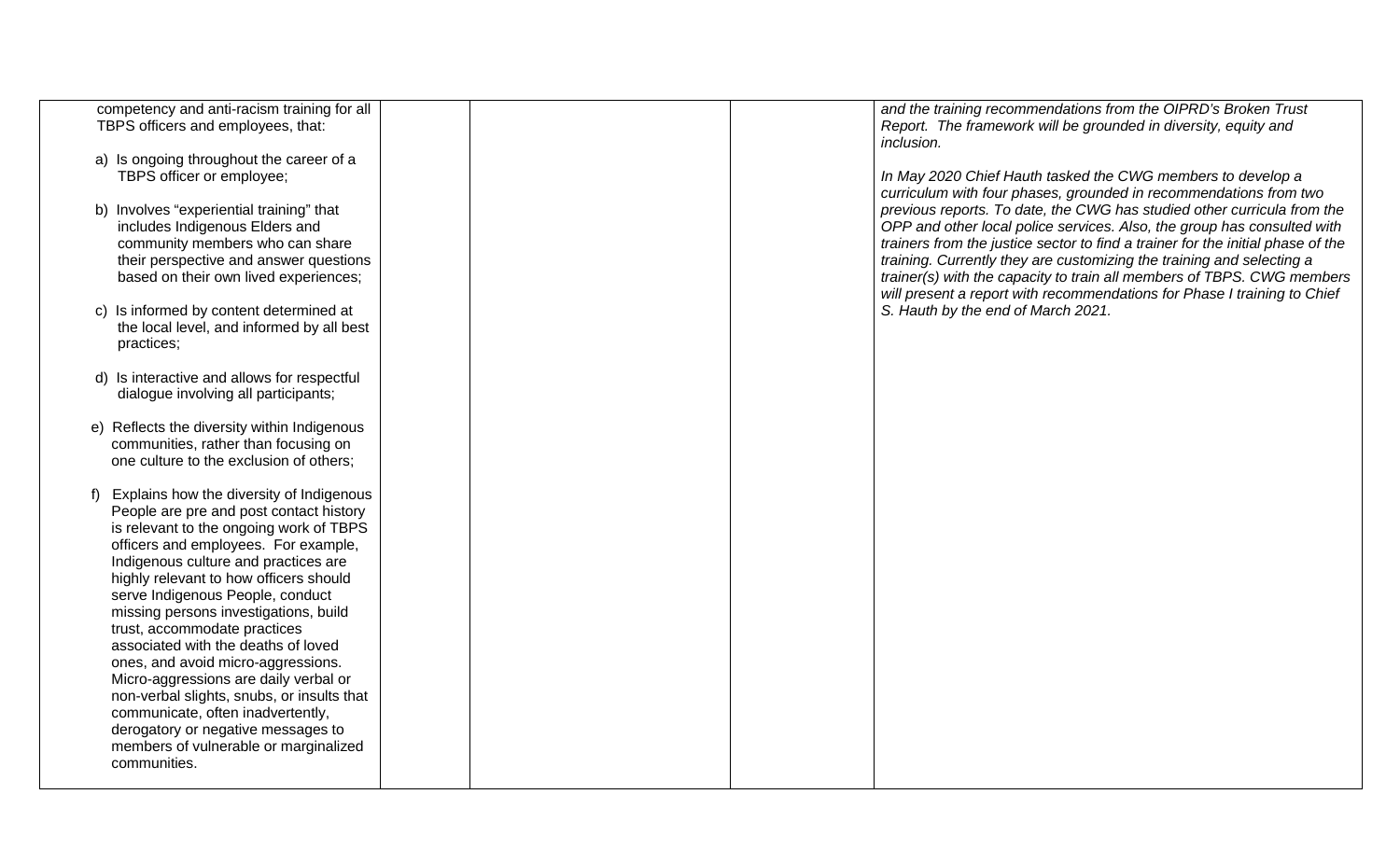| R.37 | TBPS should ensure the Indigenous<br>cultural competency training<br>recommended in this report is<br>accompanied by initiatives in collaboration<br>with First Nations police services that<br>allow TBPS officers to train or work with<br>First Nations police services and visit<br>remote First Nations to provide outreach. | Ongoing  | See R.36                                                                                          | <b>TBPS &amp; External</b><br><b>Stakeholders</b> | In addition - currently have in place Grade 8 visit project in conjunction<br>with NAPS where officers visit First Nations communities.                                                                                                                                                                                                                                                                                                                                                                                                                                                                                                                                                                               |
|------|-----------------------------------------------------------------------------------------------------------------------------------------------------------------------------------------------------------------------------------------------------------------------------------------------------------------------------------|----------|---------------------------------------------------------------------------------------------------|---------------------------------------------------|-----------------------------------------------------------------------------------------------------------------------------------------------------------------------------------------------------------------------------------------------------------------------------------------------------------------------------------------------------------------------------------------------------------------------------------------------------------------------------------------------------------------------------------------------------------------------------------------------------------------------------------------------------------------------------------------------------------------------|
| R.38 | TBPS leadership should provide greater<br>support for voluntarism by attending<br>relevant sporting or community events.                                                                                                                                                                                                          | Ongoing  | N/A                                                                                               | <b>TBPS</b>                                       | Within the last year, the Chief of Police has added to the Thunder Bay<br>Police Services Board agenda a public acknowledgement of the TBPS<br>members. When a member is identified as having demonstrated an<br>outstanding commitment to volunteering their time within the community,<br>they are publicly presented with a certificate of recognition.                                                                                                                                                                                                                                                                                                                                                            |
| R.39 | TBPS should develop and enhance<br>additional cultural awareness training<br>programs relating to the diverse<br>community it serves.                                                                                                                                                                                             | Ongoing  | Not yet known                                                                                     | <b>TBPS</b>                                       | See R.36                                                                                                                                                                                                                                                                                                                                                                                                                                                                                                                                                                                                                                                                                                              |
|      | <b>RECOMMENDATIONS ON RACISM IN TBPS POLICING - RECRUITMENT AND JOB PROMOTION</b>                                                                                                                                                                                                                                                 |          |                                                                                                   |                                                   |                                                                                                                                                                                                                                                                                                                                                                                                                                                                                                                                                                                                                                                                                                                       |
| R.40 | TBPS should implement psychological<br>testing designed to eliminate applicants<br>who have or express racist views and<br>attitudes. In Ontario, such specific testing<br>is not done. It can be tailored to the<br>TBPS experience. This testing should be<br>implemented in Thunder Bay on a priority<br>basis.                | Complete | <b>Budget additions</b><br>$2020 - $6,125$<br>$2021 -$<br>To be determined                        |                                                   | The psychological testing TBPS now engages in is extensive and much<br>more thorough than what has been completed in the past. We now have<br>three separate psychological tests that are analyzed by a psychologist in<br>order to inform a medical opinion on the candidate's suitability to be a<br>police officer. One of these tests, the MPulse, specifically analyzes<br>liability factors including racially offensive conduct, negativity and<br>inappropriate attitudes. Candidates also receive face to face interviews<br>with a psychologist should any portion of the testing be inconclusive or<br>potentially concerning. Candidates with concerning test results are<br>screened out of the process. |
| R.41 | TBPS should, on a priority basis, create<br>and adopt a proactive strategy to increase<br>diversity within the Service, with<br>prominence given to Indigenous<br>candidates.                                                                                                                                                     | Ongoing  | <b>Budget Additions</b><br>$2020 - $20,000$<br>$2021 - $31,000$<br>(recruitment initiative costs) | <b>TBPS</b>                                       | The entire recruitment process within the TBPS has been redeveloped<br>with a focus on removing systemic barriers disproportionately<br>encountered by Indigenous candidates. Everything from the initial<br>testing to the background check has been modified or is completely<br>new.<br>A full report was provided to the TBPSB in January 2020.<br>Also, the Service is in the process of reviewing its HR department and<br>looking at ways to expand.                                                                                                                                                                                                                                                           |